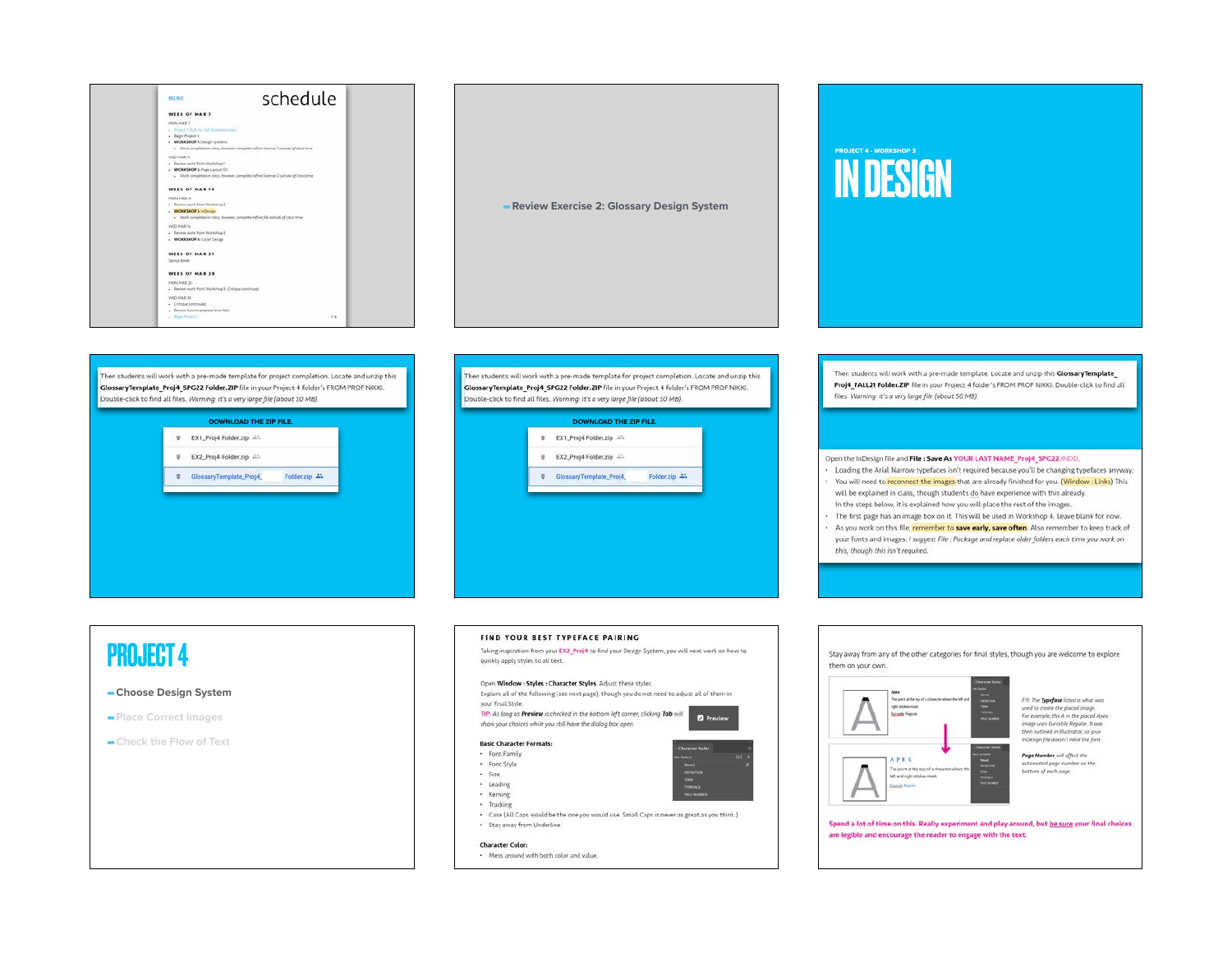

## PROJECT 4

**-Choose Design System**

### **-Place Correct Images**

**-Check the Flow of Text**







## **-Choose Design System -Place Correct Images** PROJECT 4

**-Check the Flow of Text**

### CHECK THE FLOW OF TEXT

Once you are sure about your Character Styles, check the flow of text manually. Do not do this until you are set on your type.

- . Be sure there are no hyphenations. The file was built to not allow them, but be absolutely sure no boxes were missed. FYI: To ensure there are no hyphenations, one just unchecks "Hyphenate" in the Paragraph palette (Window: Type & Tables: Paragraph).
- Remove any widows in any definitions. Also remove widows in any text on pages 18 or 19. To do this, adjust by hand so that there are at least two full words on the last line of text.

DO ON YOUR OWN



| <b>DUE &gt; WHAT + WHEN + WHERE</b>                                                                                                                                                                                                                                                                               |                                                                                                                                                                                                                                                                                           |  |
|-------------------------------------------------------------------------------------------------------------------------------------------------------------------------------------------------------------------------------------------------------------------------------------------------------------------|-------------------------------------------------------------------------------------------------------------------------------------------------------------------------------------------------------------------------------------------------------------------------------------------|--|
|                                                                                                                                                                                                                                                                                                                   | During this workshop, multiple steps will require uploads to Slack in class on Mon, Mar M.                                                                                                                                                                                                |  |
| Barnenber the following                                                                                                                                                                                                                                                                                           |                                                                                                                                                                                                                                                                                           |  |
| Choose what kind of PDF you want.                                                                                                                                                                                                                                                                                 | - If just a PDF (Fret or interactive) is needed from an inDesign file, go File : Export.                                                                                                                                                                                                  |  |
| Fackaging sell also create a PDF (Print).                                                                                                                                                                                                                                                                         | . If you want to package an entire file, go File : Package. Choose what you would like.<br>packaged. The image below choivs the usual required elements for a well-made document.<br>(FII: An Interactive FDF can only be created by File : Export, but this file is not interactive.)    |  |
| upinaded as directed below DUI 27 8:00am on Wed, Mar M.                                                                                                                                                                                                                                                           | If student does not complete the required minimum in the time pliothed or would like to<br>improve, she he has they may upload a version to the correct locations. The final versions must be                                                                                             |  |
| PRELIMINARY EVIDENCE DUE IN                                                                                                                                                                                                                                                                                       |                                                                                                                                                                                                                                                                                           |  |
| <b>SLACK</b>                                                                                                                                                                                                                                                                                                      | From InDesign, File: Export to a PDF Place this YOUR LAST NAME Proid. SPC22 FDF in thread.<br>whing for these on #2303 project4 channel in class when requested as part of workshop."                                                                                                     |  |
| <b>Franklin Electron</b><br>. Make sure the file is a FOF and turned contents.                                                                                                                                                                                                                                    | WORKEROP 3: Listoad PCF of work on fur in throad when pleasted in class on Mon Mar 14.<br>. If you would like its improve or refine, satisal doubler in same throughly flant Wed Mar 34.<br>. (Don't locate to complete all steps to what is due, which includes uploading work to Groupe |  |
| <b>FINAL FILE DUE IN</b>                                                                                                                                                                                                                                                                                          |                                                                                                                                                                                                                                                                                           |  |
| COOCLE                                                                                                                                                                                                                                                                                                            |                                                                                                                                                                                                                                                                                           |  |
|                                                                                                                                                                                                                                                                                                                   | When finished, be sure your inDesign file is named correctly tise above).                                                                                                                                                                                                                 |  |
|                                                                                                                                                                                                                                                                                                                   | Then His Package final InDesign file as shown below Place entire FOLDER in your Cougle                                                                                                                                                                                                    |  |
|                                                                                                                                                                                                                                                                                                                   | Shared fisider for this plans in sub-fisider PROBECT 4. Do not rename anything.                                                                                                                                                                                                           |  |
| E Togg Forts Except activenet from Additions and completed CAT forms<br><b>ED Crops Limbar Greenway</b><br><b>Under Impha Lines in Persons</b><br><b>May Resistant Hughester Reservoir Ref.</b><br>Include Form and Links From Middel and Not-Printing Earland<br><b>WOOD PMC</b><br><b>B</b> witness more press. | Select PDF Present   Image Seattle Word                                                                                                                                                                                                                                                   |  |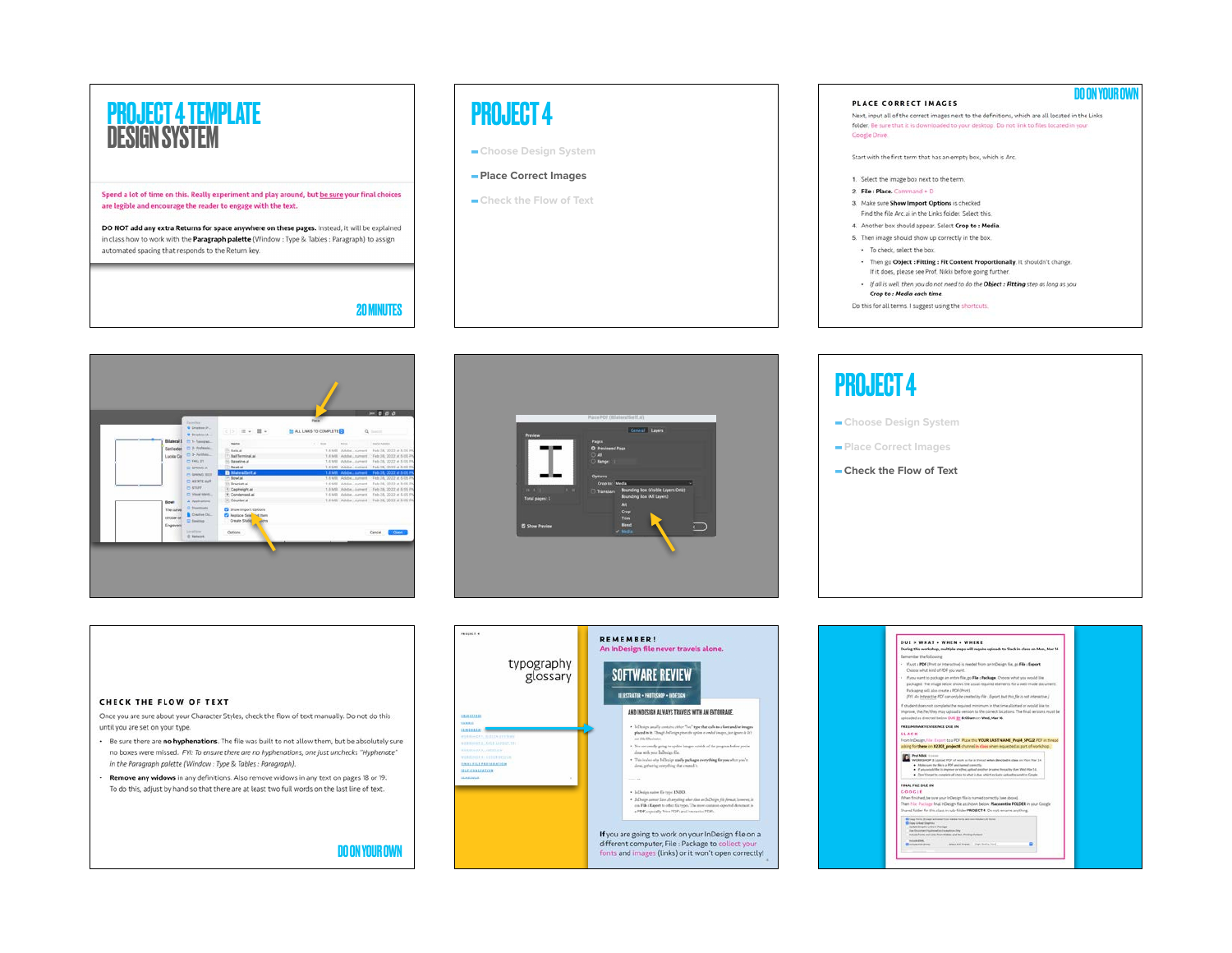



## MASTER PAGES

- **-Master Page vs. Page (review)**
- **-Threading Text**
- **-Master Page to Page (Override All Master Page Items)**
- **-Automated Page Numbers**



## **MASTER PAGES** CREATE A NEW DOCUMENT

### **-Master Page vs. Page (review)**

- **-Threading Text**
- **-Master Page to Page (Override All Master Page Items)**
- **-Automated Page Numbers**

# CREATE A NEW DOCUMENT **- File : New in InDesign. It'll look like this. - Window : Pages - Double Click on A-Master. MASTER PAGE - NOT PAGE**

## MASTER PAGES

## **-Threading Text The following shows how to thread on a Master; however, the concept/process of threading text also works on Pages that don't relate to any Master.**

- **-Master Page to Page (Override All Master Page Items)**
- **-Automated Page Numbers**

# **- File : New in InDesign. Do as follows:**  $\overline{\mathbf{H}}$  in  $-7 - 2$  $\bigcirc$



**-Master Page vs. Page (review)**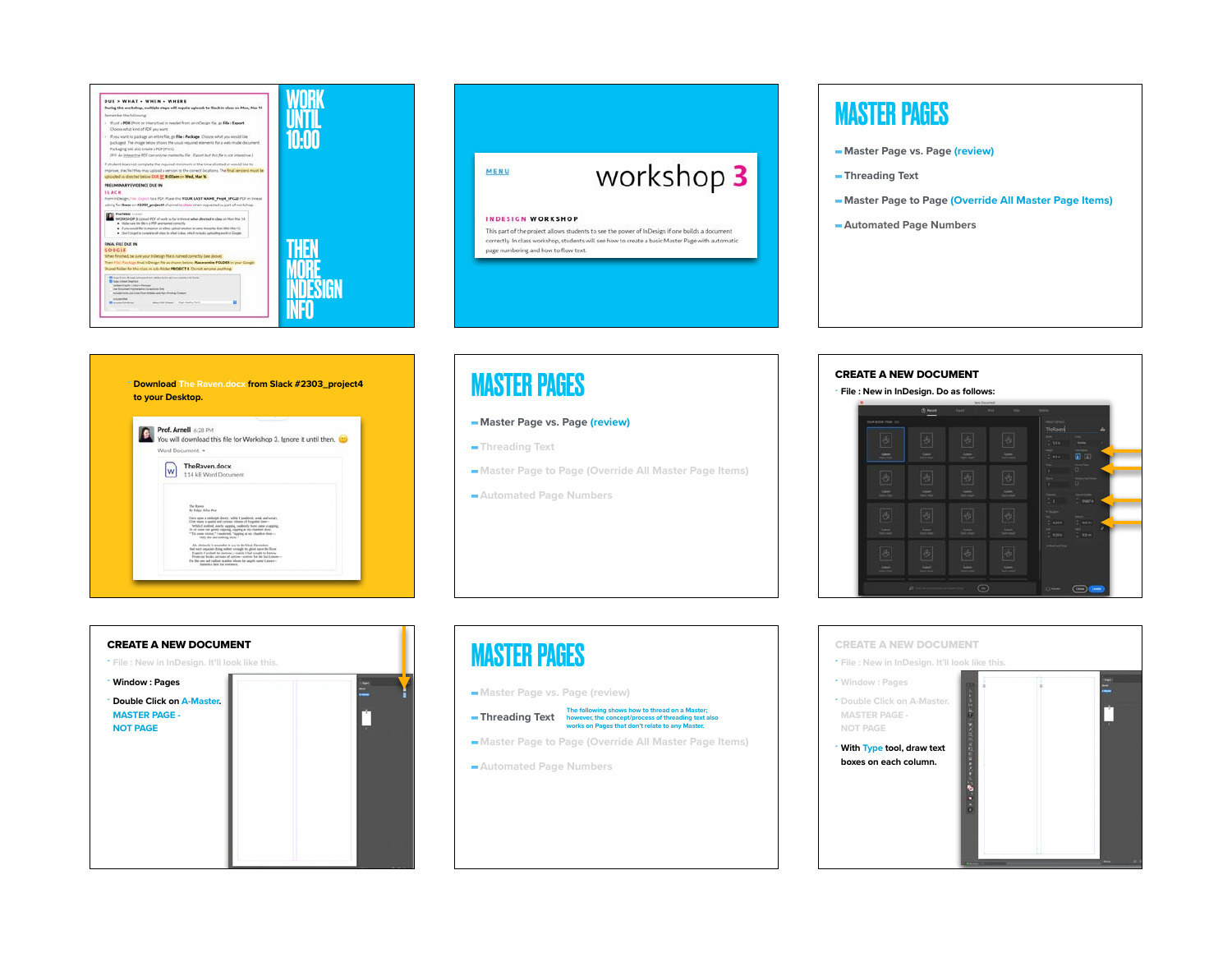



## MASTER PAGES FLOW TEXT ON PAGES

- **-Master Page vs. Page (review)**
- **-Threading Text**
- **-Master Page to Page (Override All Master Page Items)**
- **-Automated Page Numbers**

**- Your document pages should default to the A-Master.** 

**(If not, tell Prof Nikki. It's just telling it to apply the Master to the page - really easy.)** 

### **- Go to your Page. There should be only one. It is locked.**

### **- In side panel, select Override All Master Page Items.**



### CREATE A NEW DOCUMENT

- **- File : New in InDesign. It'll look like this.**
- **- Window : Pages**
- **- Double Click on A-Master. MASTER PAGE - NOT PAGE**
- **- With Type tool, draw text boxes on each column.**
- **- Now link (thread) the 2 text frames.**

**- ON THE MASTER, also click the bottom right on the last text box. This (should) cause it to automatically thread to additional new pages when applied to Pages.**





- **-Master Page vs. Page (review)**
- **-Threading Text**
- **-Master Page to Page (Override All Master Page Items)**

### **-Automated Page Numbers**